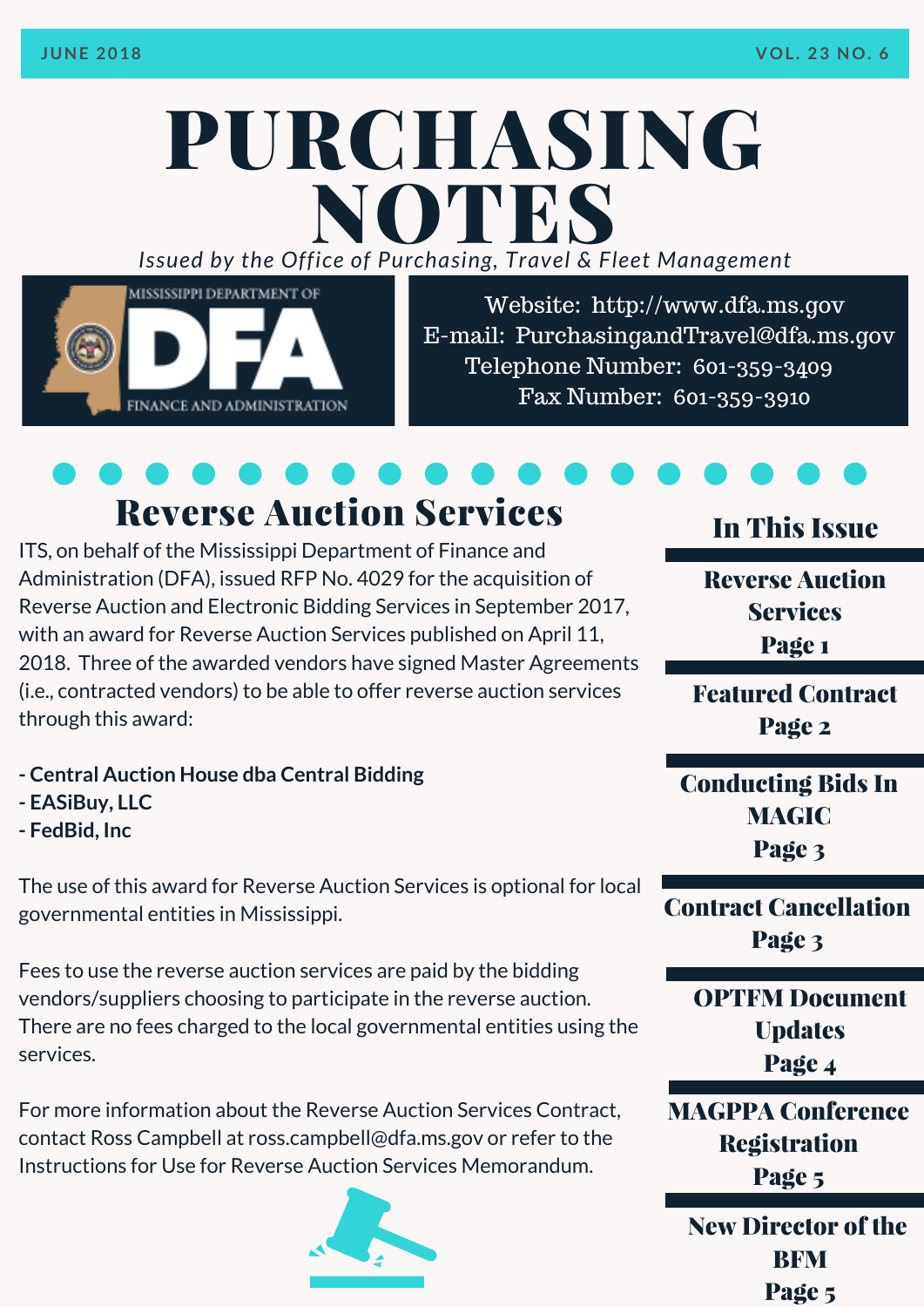## Featured Contract

Commodity: Interior Signage (Non-Electric)

The Interior Signage (Non-Electric) Contract is contract and has been entered into with one returning and one new vendor. This contract provides nonelectric interior signage found in government buildings such as office directories, name plates, evacuation routes, room identification signs, enter/exit signs, etc.

Type of contract: Negotiated contract – remember, this means that you can negotiate your best price from the vendors on contract!

State agencies and governing authorities may buy from any of the vendors listed in the product category from this contract. They may choose to negotiate a price from any other vendor following the purchasing procedures set forth in Section 31-7-13 (a), (b), or (c) and that the price shall not exceed the negotiated contract price.

Dates of Contract: May 1, 2018 through April 30, 2019

| <b>Vendors on Contract:</b>        |                        |                        |
|------------------------------------|------------------------|------------------------|
| <b>Supplier Name</b>               | <b>Supplier Number</b> | <b>Contract Number</b> |
| <b>Custom Products Corporation</b> | 3102002013             | 8200031728             |
| Quorum Group LLC dba Takeform      | 3102032634             | 8200031511             |

Contract Link: These contracts can be viewed at the following link: http://www.dfa.ms.gov/dfa-offices/purchasing-travel-and-fleetmanagement/purchasing-and-travel/negotiated-contracts/g-h-i/interior-signage/



Contract Analyst: Christopher Statham

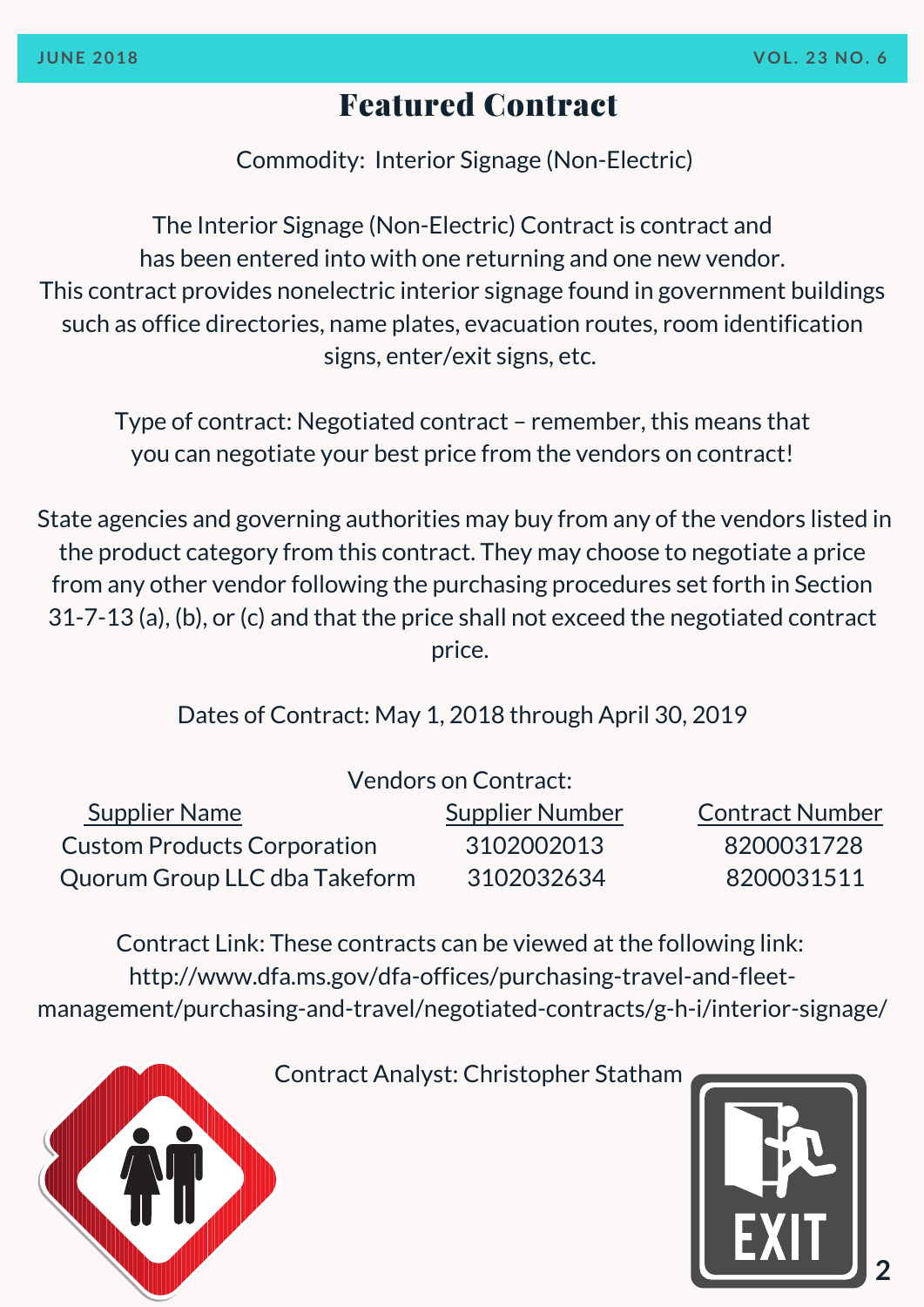Entities utilizing MAGIC to conduct bid openings should be mindful of the date and time parameters of the bid. It<br>is best that entities set all bid<br>is best that entities set all bid<br>time frames (including is best that entities set all bid time frames (including le frames of bidder time headline of blue<br>deadline of blue<br>submissions and the opening of bidder submissions) by Friday at 2:00 p.m. CST.

# JUST A REMINDER

# Notice of Contract Cancellation



The vendor holding OPTFM's contract for envelopes has gone out of business and liquidated their assets, so at this time there is no state contract for envelopes.

Until further notice, envelopes must be purchased following normal procurement procedures. However, if you placed an order within the last month with Tampa Envelope and have not received your order, please cancel you order. If you have received your order, make sure you are not charged more than the contract allowed.

If you have any questions regarding this terminated contract with Tampa Envelope, please contact Mike Cook or Regina Irvin at 601-359-3409.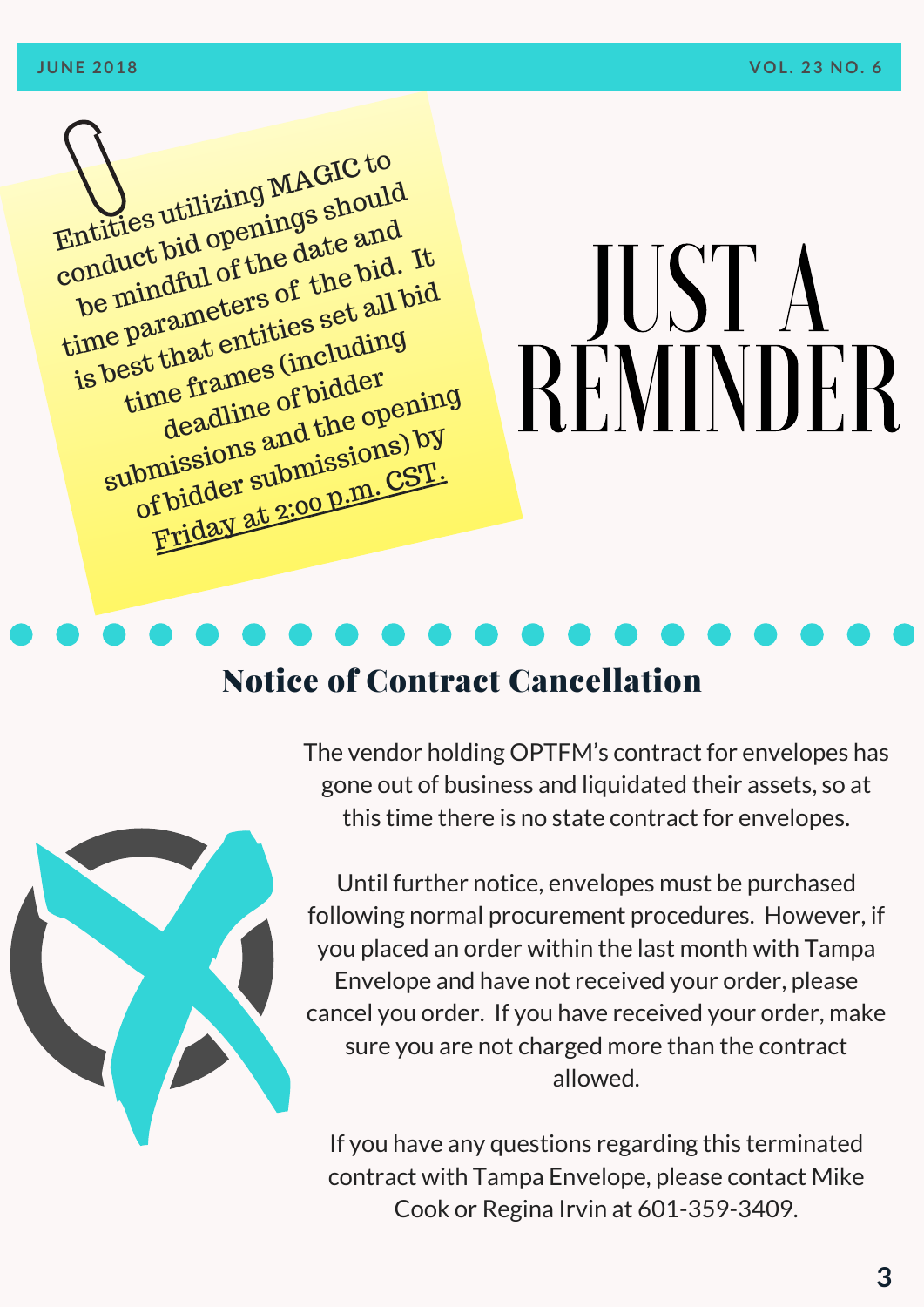



OPTFM has updated its website with 3 instructional documents to assist State Agencies with reverse auctions and with the creation of oversight exemption approval documents for RFPs in MAGIC.

1) Oversight Approval Request for Reverse Auction Exemption document was previously location on our website. This document provides step-by-step instructions on how to create a Reverse Auction Exemption Request. This process must be used by State Agencies to request authority to procure [commodities](http://www.dfa.ms.gov/media/6879/oversight-approval-request-for-reverse-auction-exemption_updated-20180620.pdf) using an alternate method other than Reverse Auction. This document has been updated with bidder and date information.

2) How to Process a Reverse Auction From Start to Finish document provides [step-by-step](http://www.dfa.ms.gov/media/6882/converting-a-reverse-auction-into-a-contract-training-guide.pdf) instructions on how to conduct a Reverse Auction. This document provides instructions and screenshots to assist agencies with the processes of the Reverse Auction process including the actual auction and awarding the contract.

3) Oversight Approval Exemption Request for RFPs document provides step-by step instructions on how to create a Request for Proposal Exemption Request. This process must be used by State Agencies that has requested an exemption to utilize an RFP to procure [commodities.](http://www.dfa.ms.gov/media/6880/oversight-approval-request-for-request-for-proposals_updated-20180621.pdf)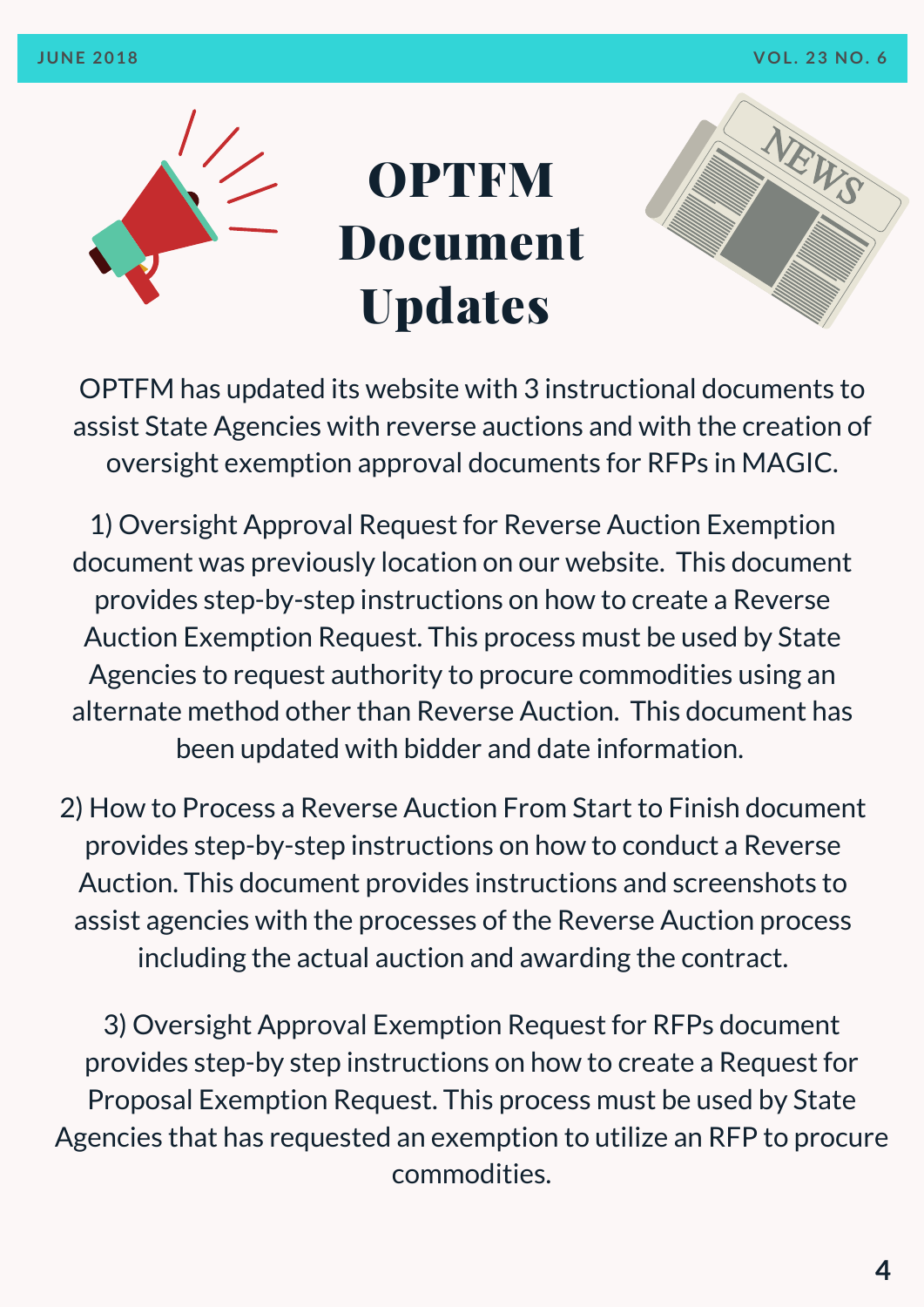



The time is now to register for the most anticipated event of the YEAR!!!

Register for the conference, golf tournament, and reserve your hotel room at www.magppa.org

## New Director of the Bureau of Fleet Management

Billy Beard has been named as the new Director of the Bureau of Fleet [Management!!](http://www.dfa.ms.gov/media/1567/travelcardprogramcoordinatordesignation.pdf)

**5** The The BFM has the power and duty to coordinate and promote efficiency and economy in the purchase, lease, rental, acquisition, use, maintenance and disposal of all state-owned vehicles by state agencies. This program was [implemented](http://www.dfa.ms.gov/media/1567/travelcardprogramcoordinatordesignation.pdf) to reduce the overall state fleet costs, as well as, assist agencies in making solid fleet business decisions.